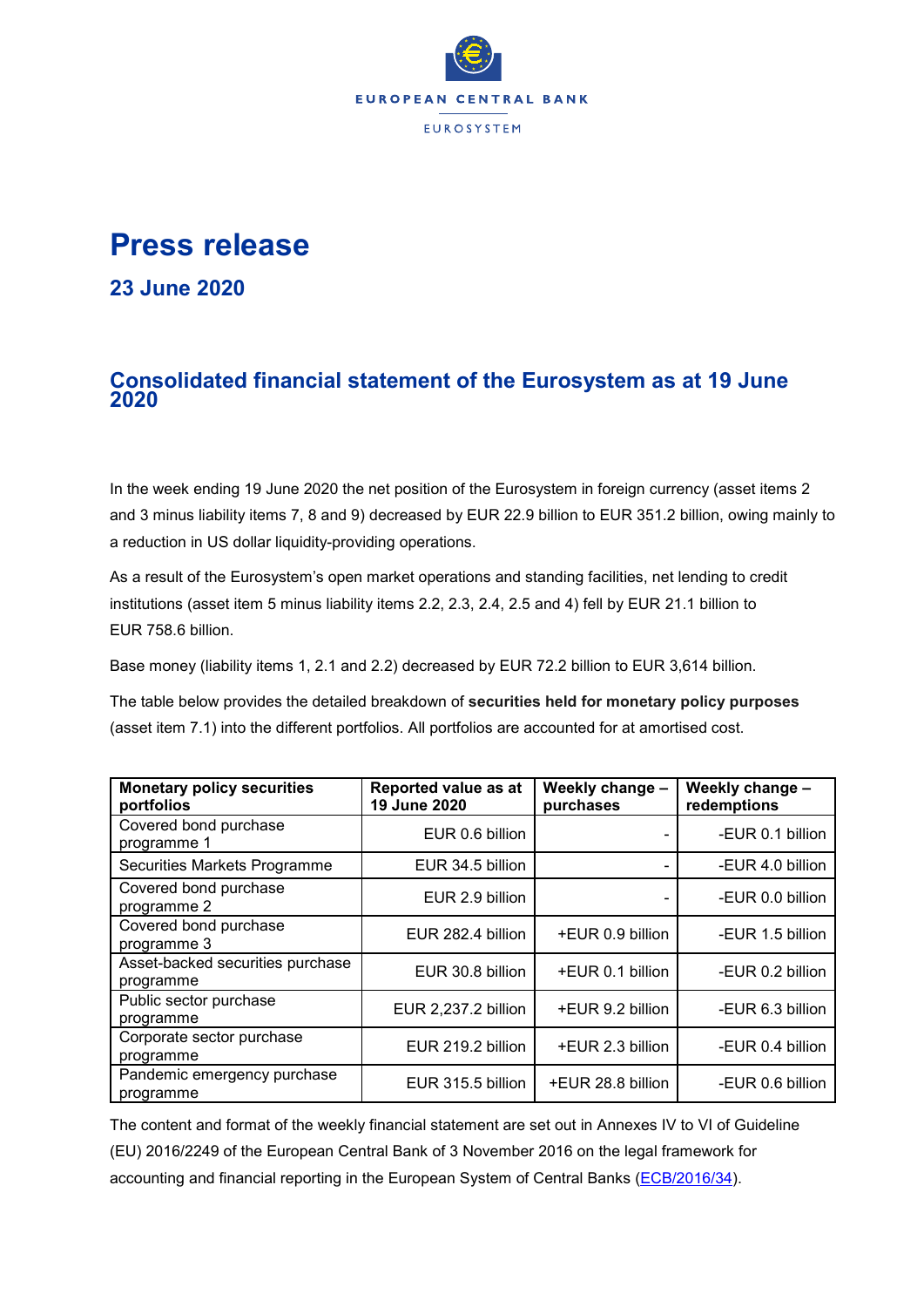**Press release / Consolidated financial statement of the Eurosystem as at 19 June 2020 Erreur ! Utilisez l'onglet Accueil pour appliquer Title au texte que vous souhaitez faire apparaître ici.**

**European Central Bank** Directorate General Communications, Global Media Relations Division Sonnemannstrasse 20, 60314 Frankfurt am Main, Germany Tel.: +49 69 1344 7455, E-mail: media@ecb.europa.eu, Website: www.ecb.europa.eu